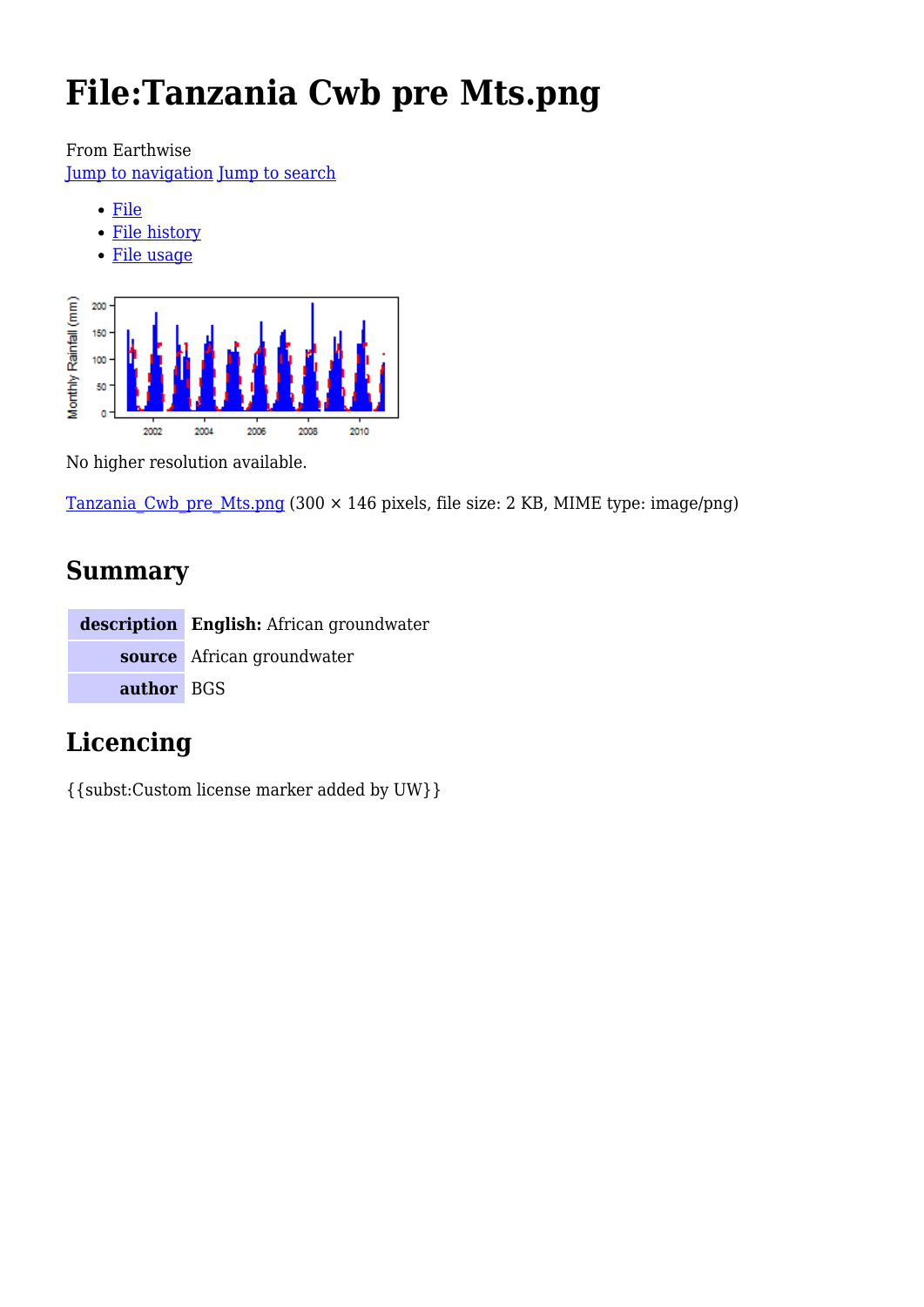Download of 1000 x 1000 pixel images is free for all non-commercial use - all we ask in return is for you to acknowledge BGS when using our images. Click our Terms and Conditions link below for information on acknowledgement text, and to find out about using our images commercially.

### **Copyright**

The images featured on this site unless otherwise indicated are copyright material of the UK Research and Innovation (UKRI), of which the British Geological Survey is a component body. The British Geological Survey encourages the use of its material in promoting geological and environmental sciences. The images may be reproduced free of charge for any non-commercial use in any format or medium provided they are reproduced accurately and not used in a misleading or derogatory context. Where any images on this site are being republished or copied to others, the source of the material must be identified and the copyright status acknowledged. The permission to reproduce UKRI protected material does not extend to any images on this site which are identified as being the copyright of a third party. Authorisation to reproduce such material must be obtained from the copyright holders concerned.

#### **Non-commercial Use**

Use of the images downloaded from this site and reproduced digitally or otherwise may only be used for non-commercial purposes, which are:-

- Private study or research for a non-commercial purpose
- Education for teaching, preparation and examination purposes

When using the images please credit 'British Geological Survey' and include the catalogue reference ('P Number') of the item to allow others to access the original image or document. Noncommercial users of the images from this site are restricted to downloading no more than 30 images, without seeking further permission from [enquiries@bgs.ac.uk](mailto:enquiries@bgs.ac.uk)

#### **Commercial Use**

For commercial use of these images for which higher resolution images are available, individual permissions and/or licences arrangements should be agreed by contacting [enquiries@bgs.ac.uk](mailto:enquiries@bgs.ac.uk) Commercial use will include publications in books (including educational books), newspapers, journals, magazines, CDs and DVDs, etc, where a cover charge is applied; broadcasts on TV, film and theatre; and display in trade fairs, galleries, etc. If you are in doubt as to whether your intended use is commercial, please contact [enquiries@bgs.ac.uk](mailto:enquiries@bgs.ac.uk)

#### **Warranty**

Use of the images downloaded from this site is at the users own risk. UKRI gives no warranty as to the quality of the images or the medium on which they are provided or their suitability for any use. **Ordnance Survey topography**

Maps and diagrams in Earthwise use topography based on Ordnance Survey mapping. The National Grid and other Ordnance Survey data ©Crown Copyright and database rights 2015. Ordnance Survey Licence No. 100021290 EUL.

# **File history**

Click on a date/time to view the file as it appeared at that time.



You cannot overwrite this file.

# **File usage**

The following page links to this file: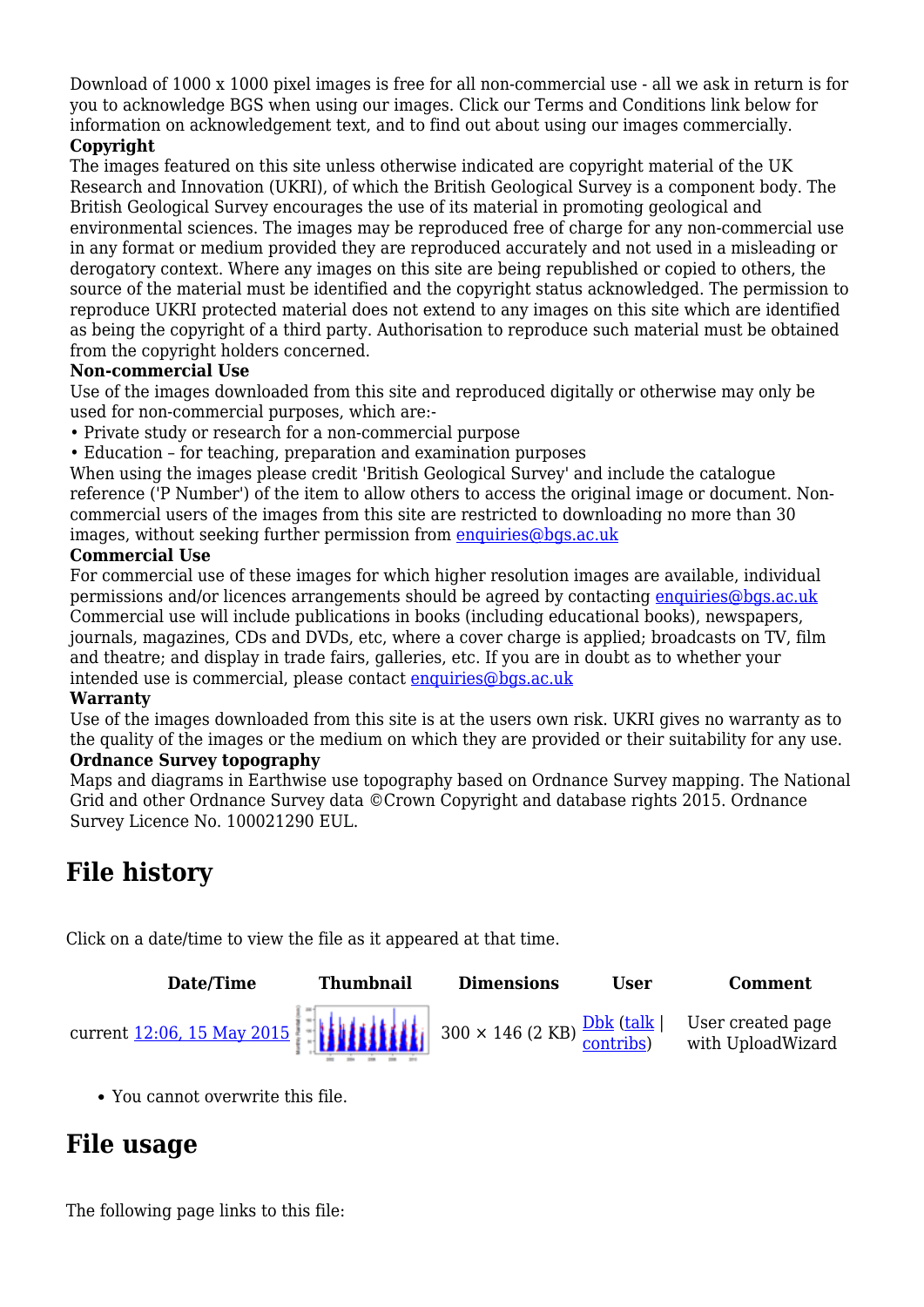[Climate of Tanzania](http://earthwise.bgs.ac.uk/index.php/Climate_of_Tanzania)

### Retrieved from

'[http://earthwise.bgs.ac.uk/index.php?title=File:Tanzania\\_Cwb\\_pre\\_Mts.png&oldid=11515](http://earthwise.bgs.ac.uk/index.php?title=File:Tanzania_Cwb_pre_Mts.png&oldid=11515)' [Categories:](http://earthwise.bgs.ac.uk/index.php/Special:Categories)

- [License tags](http://earthwise.bgs.ac.uk/index.php/Category:License_tags)
- [Uploaded with UploadWizard](http://earthwise.bgs.ac.uk/index.php/Category:Uploaded_with_UploadWizard)

# **Navigation menu**

## **Personal tools**

- Not logged in
- [Talk](http://earthwise.bgs.ac.uk/index.php/Special:MyTalk)
- [Contributions](http://earthwise.bgs.ac.uk/index.php/Special:MyContributions)
- [Log in](http://earthwise.bgs.ac.uk/index.php?title=Special:UserLogin&returnto=File%3ATanzania+Cwb+pre+Mts.png&returntoquery=action%3Dmpdf)
- [Request account](http://earthwise.bgs.ac.uk/index.php/Special:RequestAccount)

### **Namespaces**

- [File](http://earthwise.bgs.ac.uk/index.php/File:Tanzania_Cwb_pre_Mts.png)
- [Discussion](http://earthwise.bgs.ac.uk/index.php?title=File_talk:Tanzania_Cwb_pre_Mts.png&action=edit&redlink=1)

### $\Box$

**Variants**

## **Views**

- [Read](http://earthwise.bgs.ac.uk/index.php/File:Tanzania_Cwb_pre_Mts.png)
- [Edit](http://earthwise.bgs.ac.uk/index.php?title=File:Tanzania_Cwb_pre_Mts.png&action=edit)
- [View history](http://earthwise.bgs.ac.uk/index.php?title=File:Tanzania_Cwb_pre_Mts.png&action=history)
- [PDF Export](http://earthwise.bgs.ac.uk/index.php?title=File:Tanzania_Cwb_pre_Mts.png&action=mpdf)

 $\Box$ 

## **More**

### **Search**

Search Go

## **Navigation**

- [Main page](http://earthwise.bgs.ac.uk/index.php/Main_Page)
- [Recent changes](http://earthwise.bgs.ac.uk/index.php/Special:RecentChanges)
- [Random page](http://earthwise.bgs.ac.uk/index.php/Special:Random)
- [Help about MediaWiki](https://www.mediawiki.org/wiki/Special:MyLanguage/Help:Contents)